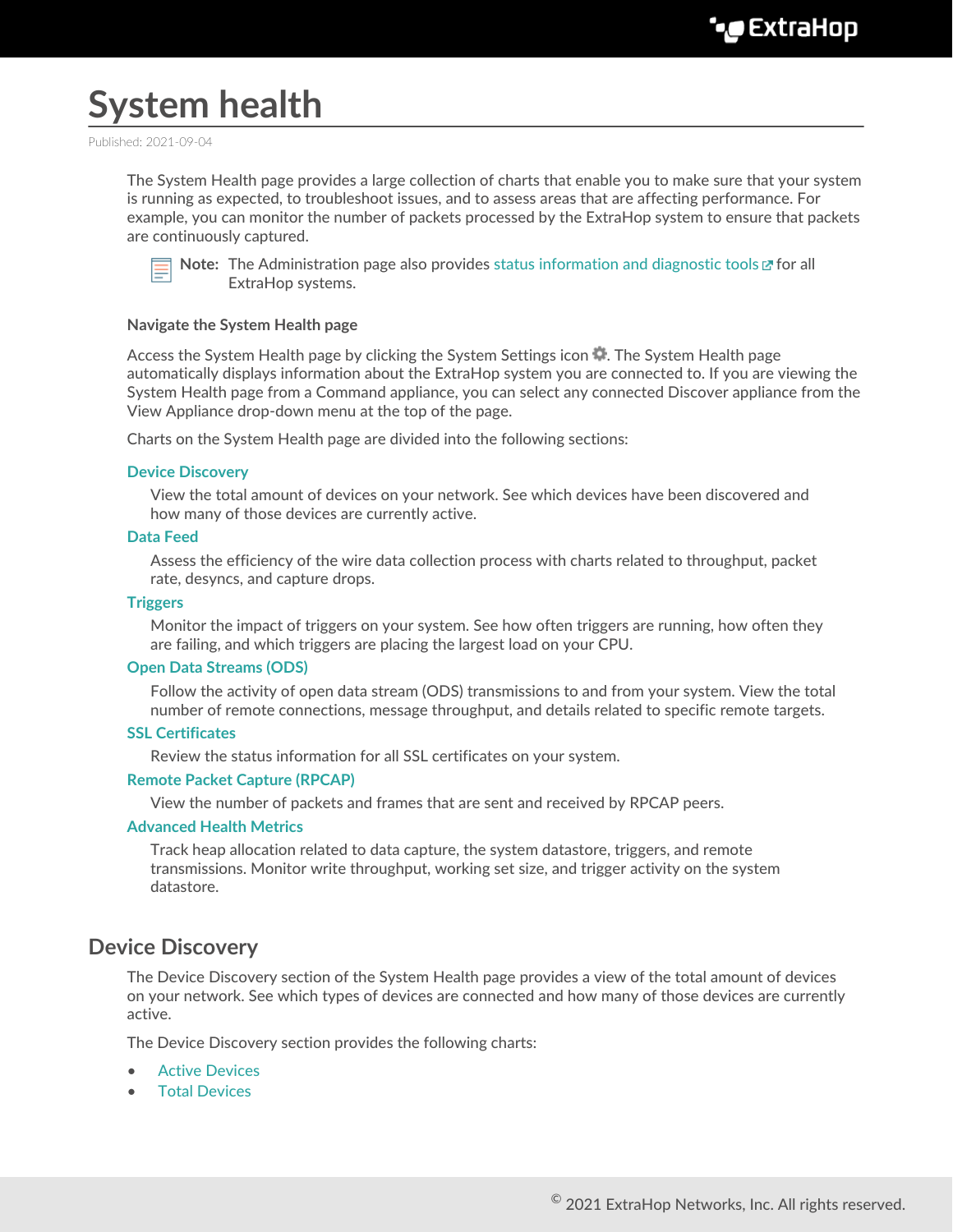# <span id="page-1-1"></span>**Active Devices**

An area chart that displays the number of L2, L3, gateway, and custom devices that have been actively communicating on the network over the selected time interval. Next to the area chart there is also a value chart that displays the number of L2, L3, gateway, and custom devices that were active over the selected time interval.

#### **How this information can help you**

Monitor this chart after making SPAN configuration changes to ensure that there were no unintended consequences that could put the ExtraHop system in a bad state. For example, accidental inclusion of a network can strain the capacity of the ExtraHop system capabilities by consuming more resources and requiring more packet handling, which results in poor performance. Check that the ExtraHop system is monitoring the expected number of active devices.

## <span id="page-1-2"></span>**Total Devices**

A line chart that displays the total number of L2, L3, gateway, and custom devices monitored by the ExtraHop system, whether active or inactive, over the selected time interval. Next to the area chart there is also a value chart that displays the total number of L2, L3, gateway, and custom devices that are currently being monitored by the ExtraHop system.

#### **How this information can help you**

Monitor this chart after making SPAN configuration changes to ensure that there were no unintended consequences that could put the ExtraHop system in a bad state. For example, accidental inclusion of a network can strain the capacity of the ExtraHop system capabilities by consuming more resources and requiring more packet handling, which results in poor performance. Check that the ExtraHop system contains the expected number of total devices.

# <span id="page-1-0"></span>**Data Feed**

The Data Feed section of the System Health page allows you to observe the efficiency of the wire data collection process with charts related to throughput, packet rate, desyncs, and capture drops.

The Data Feed section provides the following charts:

- **[Throughput](#page-1-3)**
- [Packet Rate](#page-2-0)
- [Analyzed Flows](#page-2-1)
- [Desyncs](#page-2-2)
- [Capture Drop Rate](#page-2-3)
- [Metrics Written to Disk \(Log Scale\)](#page-2-4)
- [Metric Data Lookback Estimates](#page-3-1)

### <span id="page-1-3"></span>**Throughput**

An area chart depicting the throughput of incoming packets over the selected time interval, expressed in bytes per second. The chart displays throughput information for analyzed and filtered packets, as well as L2 and L3 duplicates.

#### **How this information can help you**

Exceeding product thresholds might result in data loss. For example, a high throughput rate might result in packets dropped at the span source or at a span aggregator. Similarly, large amount of L2 or L3 duplicates can also indicate an issue at the span source or span aggregator and might result in skewed or incorrect metrics.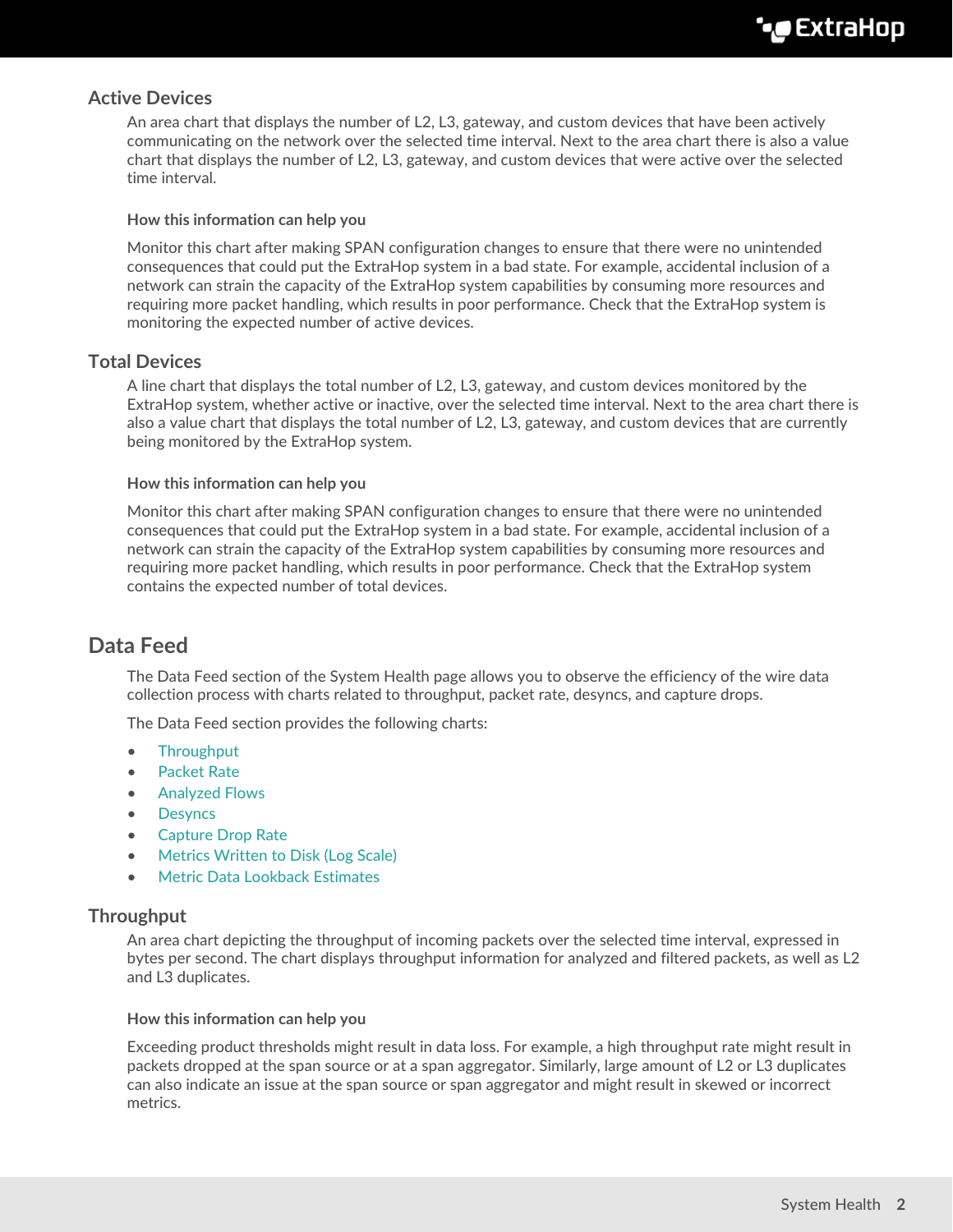The acceptable rate of bytes per second depends on your product. Refer to the [Datasheets](https://www.extrahop.com/go/datasheets/)  $\mathbb Z$  page to discover what the limits are for your ExtraHop Discover appliance and determine if the rate of bytes per second is too high.

### <span id="page-2-0"></span>**Packet Rate**

An area chart that displays the rate of incoming packets, expressed in packets per second. The chart displays packet rate information for analyzed and filtered packets, as well as L2 and L3 duplicates.

#### **How this information can help you**

Exceeding product thresholds might result in data loss. For example, a high packet rate might result in packets dropped at the span source or at a span aggregator. Similarly, large amounts of L2 or L3 duplicates can also indicate an issue at the span source or span aggregator and might result in skewed or incorrect metrics.

The acceptable rate of packet per second depends on your product. Refer to the [Datasheets](https://www.extrahop.com/go/datasheets/)  $\mathbb{F}$  page to discover what the limits are for your ExtraHop Discover appliance and determine if the rate of packets per second is too high.

#### <span id="page-2-1"></span>**Analyzed Flows**

A line chart that displays the number of flows that the ExtraHop system analyzed over the selected time interval. The chart also displays how many unidirectional flows occurred over the same time period. Next to the line chart there is a value chart that displays the total number of analyzed and unidirectional flows that occurred over the selected time interval. A flow is a set of packets that are part of a transaction between two endpoints over a protocol such as TCP, UDP, or ICMP.

#### **How this information can help you**

Exceeding product thresholds might result in data loss. For example, a high number of analyzed flows could result in packets dropped at the span source or at a span aggregator.

#### <span id="page-2-2"></span>**Desyncs**

A line chart that displays occurrences of system-wide desyncs on the ExtraHop Discover appliance over the selected time interval. Next to the line chart there is also a value chart that displays the total number of desyncs that occurred over the selected time interval. A desync is when the ExtraHop data feed drops a TCP packet and, as a result, is no longer synchronized with a TCP connection.

#### **How this information can help you**

Large numbers of desyncs might indicate dropped packets on the monitoring interface, SPAN, or network tap.

If adjustments to your SPAN do not reduce a large number of desyncs, contact [ExtraHop Support](mailto:support@extrahop.com).

# <span id="page-2-3"></span>**Capture Drop Rate**

A line chart that displays the percentage of packets dropped at the network card interface on an ExtraHop system over the selected time interval.

#### **How this information can help you**

Packet drops often result when appliance thresholds are exceeded. Refer to the [Datasheets](https://www.extrahop.com/go/datasheets/) E page to discover what the limits are for your ExtraHop Discover appliance.

### <span id="page-2-4"></span>**Metrics Written to Disk (Log Scale)**

A line chart that displays the amount of space consumed by metrics that were written to disk over the selected time interval, expressed in bytes per second. Because there is a large range between data points, the disk usage is displayed in logarithmic scale.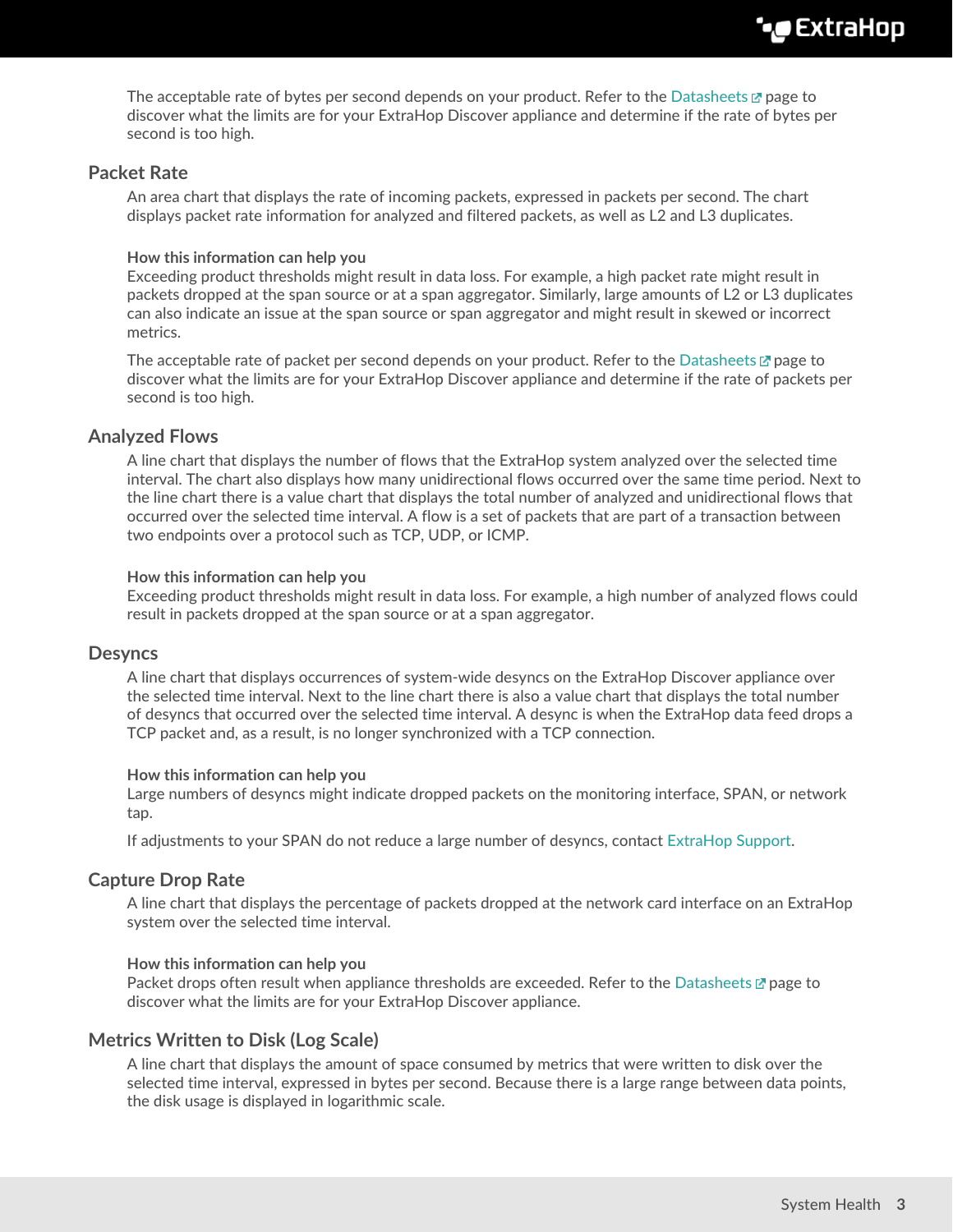#### **How this information can help you**

It is important to stay aware of the amount of space that metrics are consuming on your datastore. The amount of space in your datastore will affect the amount of available lookback. If some metrics are consuming too much space, you can investigate associated triggers to see if you can modify the trigger to make it more efficient.

## <span id="page-3-1"></span>**Metric Data Lookback Estimates**

Displays the estimated datastore lookback metrics on the ExtraHop system. Lookback metrics are available in 24 hour, 1 hour, 5 minute, and 30 second time intervals based on the write throughput rate, which is expressed in bytes per second.

#### **How this information can help you**

Refer to this chart to determine how far back you are able to look up historical data for given time intervals. For example, you might be able to look up 1 hour intervals of data as far back as 9 days.

# <span id="page-3-0"></span>**Triggers**

The Triggers section of the System Health page allows you to monitor the impact of triggers on your system. See how often triggers are running, how often they are failing, and which triggers are placing the largest load on your CPU.

The Triggers section provides the following charts:

- [Trigger Load](#page-3-2)
- [Trigger Executes and Drops](#page-3-3)
- [Trigger Details](#page-4-0)
- [Trigger Load by Trigger](#page-4-1)
- [Trigger Executes by Trigger](#page-4-2)
- **[Trigger Exceptions by Trigger](#page-4-3)**
- **[Trigger Cycles by Thread](#page-4-4)**

# <span id="page-3-2"></span>**Trigger Load**

A line chart that displays the percentage of cycles on the ExtraHop system that are consumed by triggers over the selected time interval, based on the total capture thread time.

#### **How this information can help you**

Look for spikes or upward growth of the trigger load, especially after creating a new trigger or modifying an existing trigger. If you notice either condition, view the [Trigger Load by Trigger](#page-4-1) chart to see which triggers are consuming the most resources.

# <span id="page-3-3"></span>**Trigger Executes and Drops**

A line and column chart where the line chart displays the number of times triggers were run, and the accompanying column chart displays the number of times triggers were dropped, over the selected time interval. Next to the line and column chart there is also a value chart that displays the total number of trigger executes and drops that occurred over the selected time interval. These charts provide an overall snapshot of all triggers currently running on the ExtraHop system.

#### **How this information can help you**

Look for spikes in the line and column chart and investigate any triggers that have resulted in the surge. For example, you might notice increased activity if a trigger has been modified or a new trigger has been enabled. View the [Trigger Executes by Trigger](#page-4-2) chart to see which triggers are running most frequently.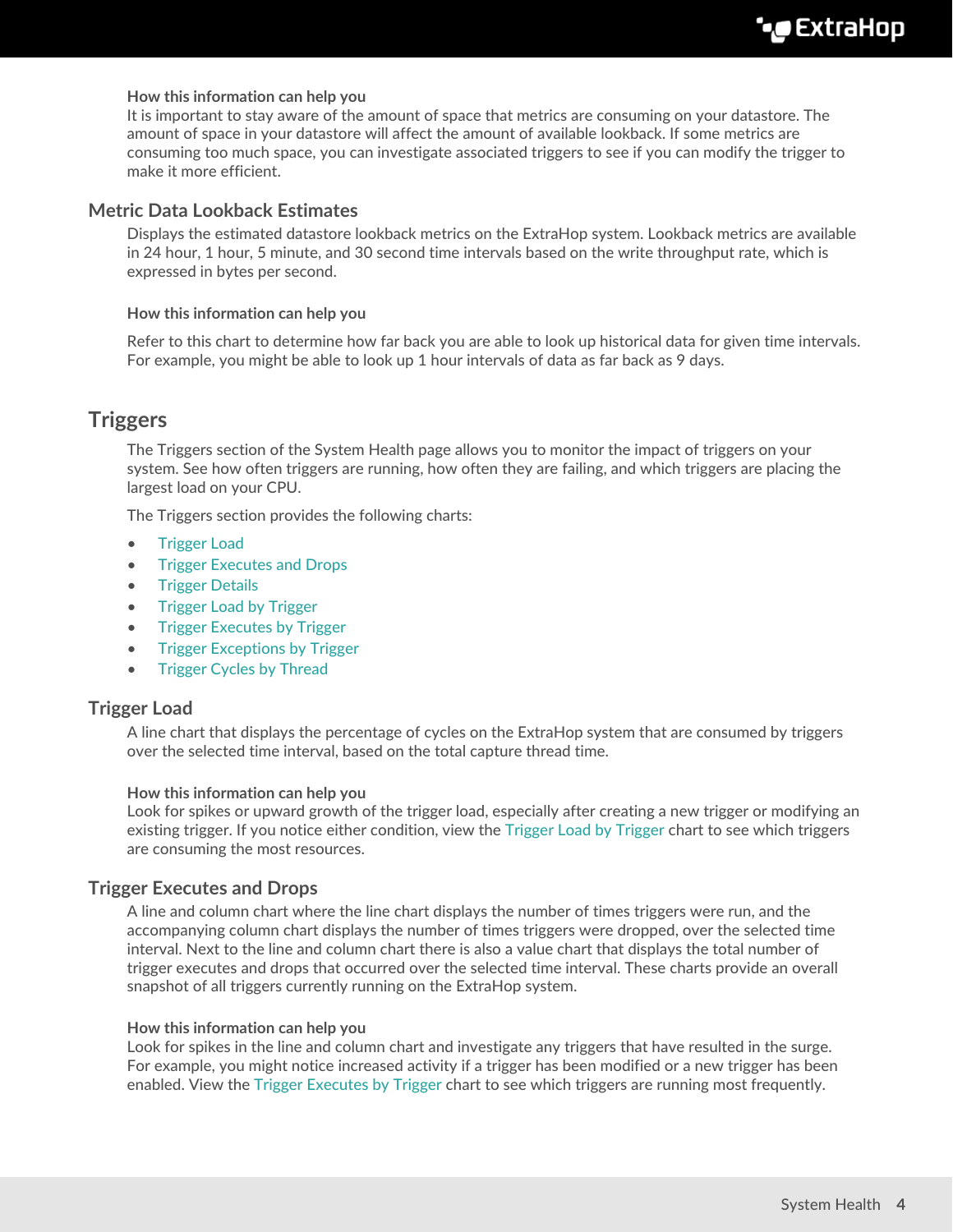# <span id="page-4-0"></span>**Trigger Details**

A list chart that displays individual triggers and the number of cycles, executes, and exceptions attributed to each over the selected time interval. By default, the list of triggers is sorted in descending order by trigger cycles.

#### **How this information can help you**

Identify which triggers are consuming the most cycles. Triggers that execute too frequently or otherwise consume more cycles than they should might be assigned to more sources than necessary. Make sure that any overactive trigger is only assigned to the specific source that you need to collect data from.

# <span id="page-4-1"></span>**Trigger Load by Trigger**

A line chart that displays the percentage of cycles on the ExtraHop system that are consumed by triggers over the selected time interval, based on the total capture thread time.

#### **How this information can help you**

Identify which triggers are consuming the most cycles. Triggers that consume more cycles than they should might be assigned to more sources than necessary. Make sure that any overactive trigger is only assigned to the specific source that you need to collect data from.

# <span id="page-4-2"></span>**Trigger Executes by Trigger**

A line chart that displays the number of times each active trigger ran over the selected time interval.

#### **How this information can help you**

Look for triggers that are running more frequently than you would expect, which might indicate that the trigger is assigned too broadly. A trigger assigned to all applications or all devices might have a heavy performance cost. A trigger assigned to a device group that has been expanded might collect metrics you do not want. To minimize performance impact, a trigger should be assigned only to the specific sources that you need to collect data from.

High activity might also indicate that a trigger is working harder than it needs to. For example, a trigger might run on multiple events where it would be more efficient to create separate triggers, or a trigger script might not adhere to recommended scripting guidelines as described in the [Triggers Best Practices Guide](https://docs.extrahop.com/7.6/triggers-best-practices/)  $\mathbb{Z}$ .

### <span id="page-4-3"></span>**Trigger Exceptions by Trigger**

A line chart that displays the number of unhandled exceptions, sorted by trigger, that occurred on the ExtraHop system over the selected time interval.

#### **How this information can help you**

Trigger exceptions are the primary cause of trigger performance issues. If this graph indicates a trigger exception has occurred, you should investigate the trigger immediately.

# <span id="page-4-4"></span>**Trigger Cycles by Thread**

A line chart that displays the number of trigger cycles consumed by triggers for a thread.

#### **How this information can help you**

Trigger drops might occur if the consumption of one thread is considerably higher than the others, even if the thread consumption is at a low percentage. Look for an even amount of cycle consumption among threads.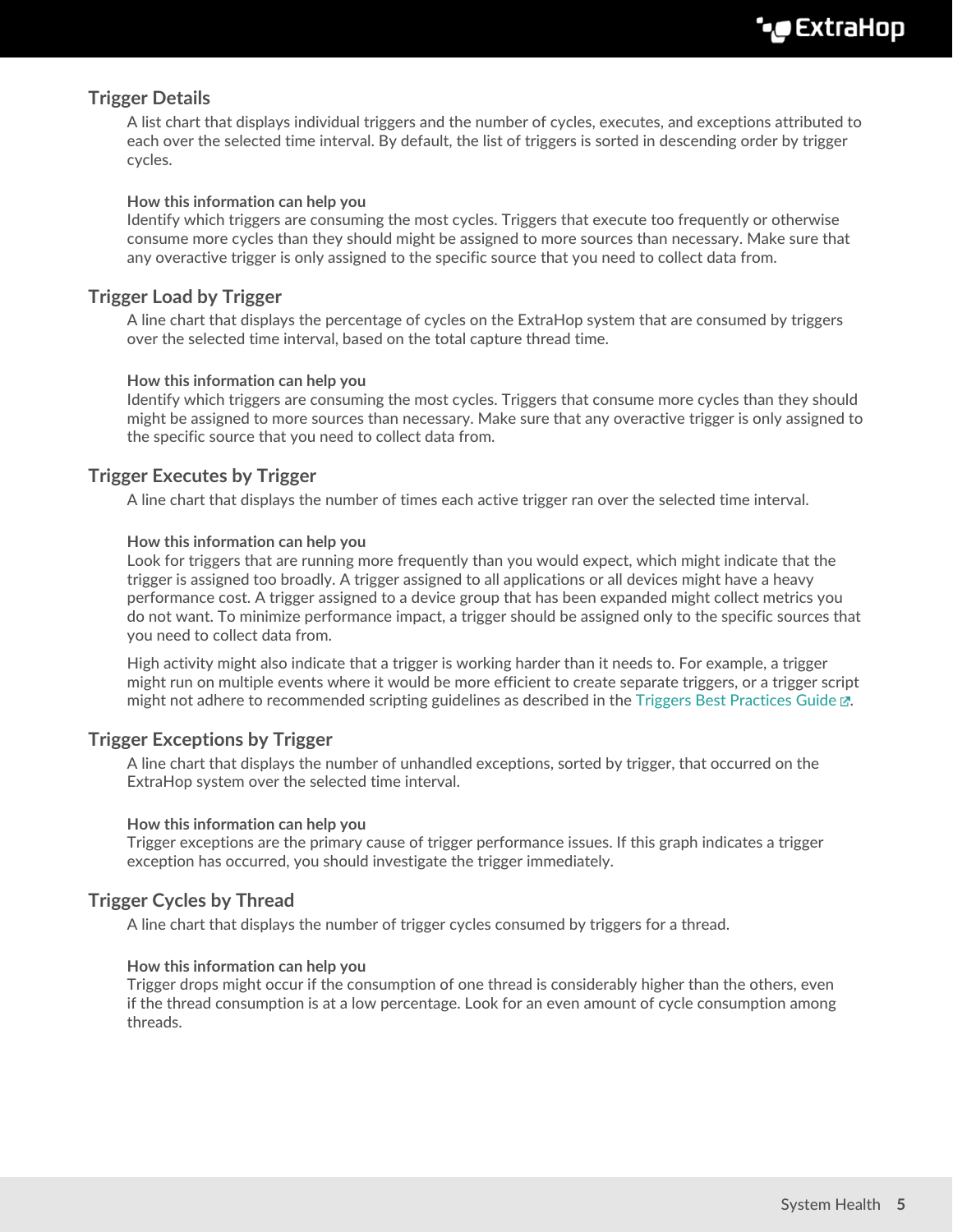# <span id="page-5-0"></span>**Open Data Streams (ODS)**

The Open Data Streams (ODS) section of the System Health page enables you to follow the activity of ODS transmissions to and from your system. You can also view the total number of remote connections, message throughput, and details related to specific remote targets.

The Open Data Streams (ODS) section provides the following charts:

- [Message Throughput](#page-5-1)
- [Messages Sent](#page-5-2)
- [ODS Target Details](#page-6-1)
- [ODS Connections](#page-6-2)
- [Messages Dropped](#page-6-3)
- [Message Queue Length](#page-6-4)

#### <span id="page-5-1"></span>**Message Throughput**

A line chart that displays the throughput of remote message data, expressed in bytes. Next to the line chart there is also a value chart that displays the average throughput rate of remote message data over the selected time interval. Remote messages are transmissions sent to third-party systems from the ExtraHop Discover appliance through an open data stream (ODS).

#### **How this information can help you**

Monitor this chart to make sure that bytes are being transferred as expected. If you are seeing low throughput numbers, there might be an issue with the configuration of an ODS or an ODS trigger. Significant dips in throughput might indicate problems with your data streams.

#### <span id="page-5-2"></span>**Messages Sent**

A line and column chart where the line chart displays the number of messages that were sent out to remote, third-party systems from the ExtraHop system through an open data stream (ODS) and the accompanying column chart displays the number of errors that occurred during the transmission of data to the remote system. Next to the line and column chart there is also a value chart that displays the total number of messages sent out and the total number of send errors that occurred over the selected time interval.

#### **How this information can help you**

Monitor this chart to make sure that packets are sent as expected. If no packets are sent, there might be an issue with the configuration of an open data stream or an open data stream trigger. Transmission errors might involve the following:

#### **Parse errors**

Messages that are not sent due to encoding issues in the trigger script. Make sure that your ODS triggers are configured correctly.

#### **Mismatched targets**

Messages that are not sent because the name of the remote system specified in the trigger script does not match the name configured in the Admin UI. Make sure that the names of remote systems are consistent in trigger scripts and the Admin UI.

#### **Queue full**

Messages that are not sent because the message queue is full. A full queue occurs when the remote system cannot handle the current message rate. Look at the [Message Queue Length](#page-6-4) and the [ODS](#page-6-1) [Target Details](#page-6-1) charts to see if your transmission errors might be related to a long message queue length.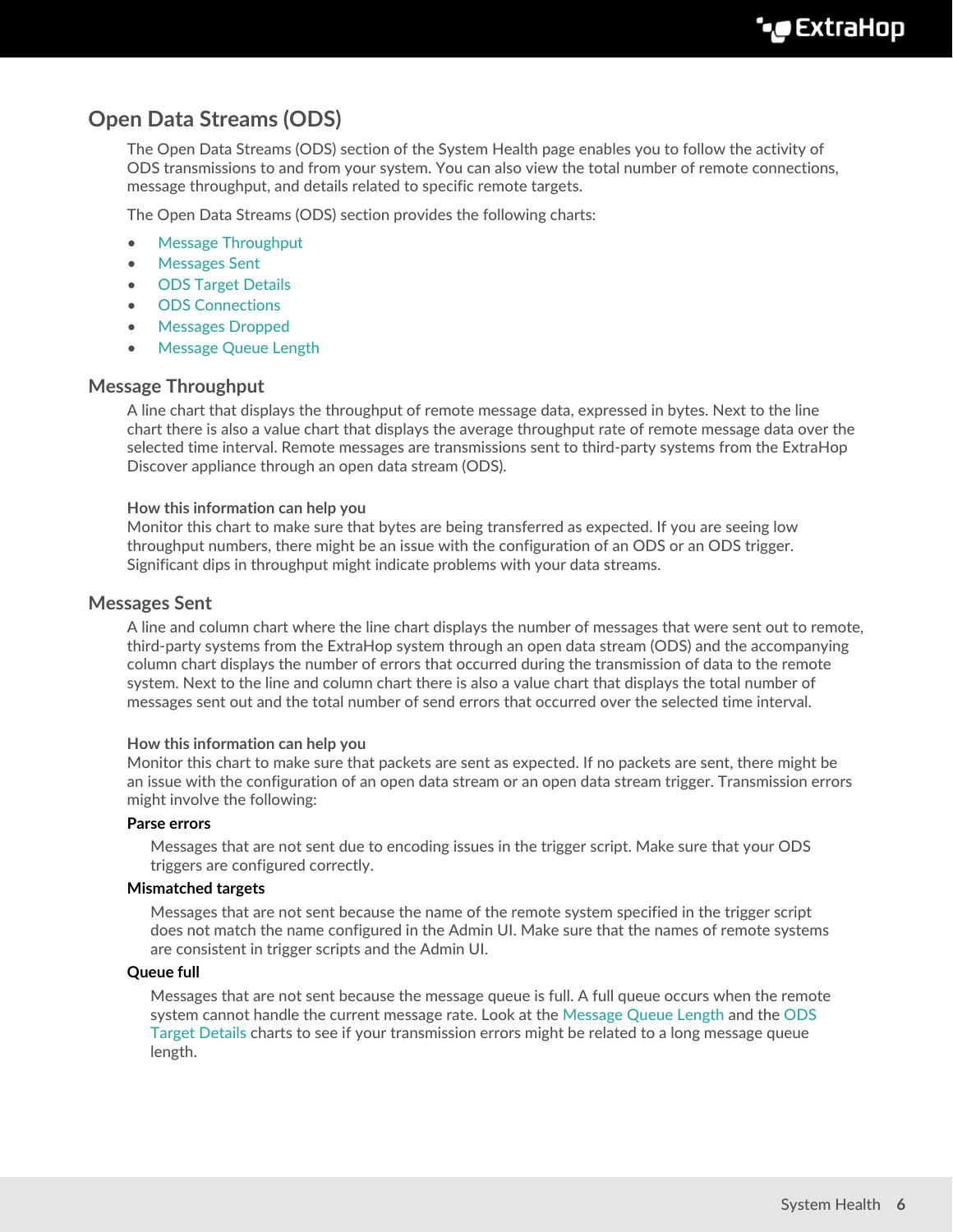# <span id="page-6-1"></span>**ODS Target Details**

A list chart that displays the following metrics for related to remote targets of an open data stream (ODS) over the selected time interval: target message send errors, off box connection errors, number of messages dropped because queue full, and IPC message decoding errors.

#### **How this information can help you**

If you are seeing message errors reported in the [Messages Sent](#page-5-2) chart, the details in this chart can help you determine the root cause of ODS message errors.

## <span id="page-6-2"></span>**ODS Connections**

A line and column chart where the line chart displays the number of attempts the system made to connect to a remote system and the accompanying column chart displays the number of errors that occurred as a result of those attempts. Next to the line and column chart there is also a value chart that displays the total number of connection attempts and connection errors that occurred over the selected time interval.

#### **How this information can help you**

Identify remote targets that are requiring an unusual amount of connection attempts or generating a disproportionate amount of connection errors.

## <span id="page-6-3"></span>**Messages Dropped**

A line chart that breaks down the number of remote messages dropped into two key root causes: because the ExtraHop system internal message queue was full, and because the name of the remote system specified in the trigger script does not match the name configured in the Administration page. Next to the line chart there is also a value chart that displays the total number of messages dropped due to a full message queue and the total number of messages dropped due to a mismatched target name over the selected time interval.

#### **How this information can help you**

If messages are being dropped due to mismatched target names, make sure that the names of remote systems are consistent in trigger scripts and the Admin UI.

Dropped messages might also indicate that the ExtraHop system is sending data faster than the remote system can process. A long queue can cause messages to drop. Look at the [Message Queue Length](#page-6-4) and the [ODS Target Details](#page-6-1) charts to see if your dropped messages might be related to a long message queue length.

### <span id="page-6-4"></span>**Message Queue Length**

A line chart that displays the number of messages in a remote target's interprocess communication (IPC) queue. Messages in the queue arrived through an open data stream(ODS) from the ExtraHop Discover appliance and are waiting to be processed by the remote target.

#### **How this information can help you**

A long message queue might indicate that the ExtraHop system is sending data faster than the remote system can process and could result in dropped messages. Refer to the [Messages Dropped](#page-6-3) chart to determine if message drops have occurred.

# <span id="page-6-0"></span>**SSL Certificates**

The SSL Certificates section of the System Health page allows you to review the status information for all SSL certificates on your system.

The SSL Certificates section provides the following chart:

• [Certificate Details](#page-7-1)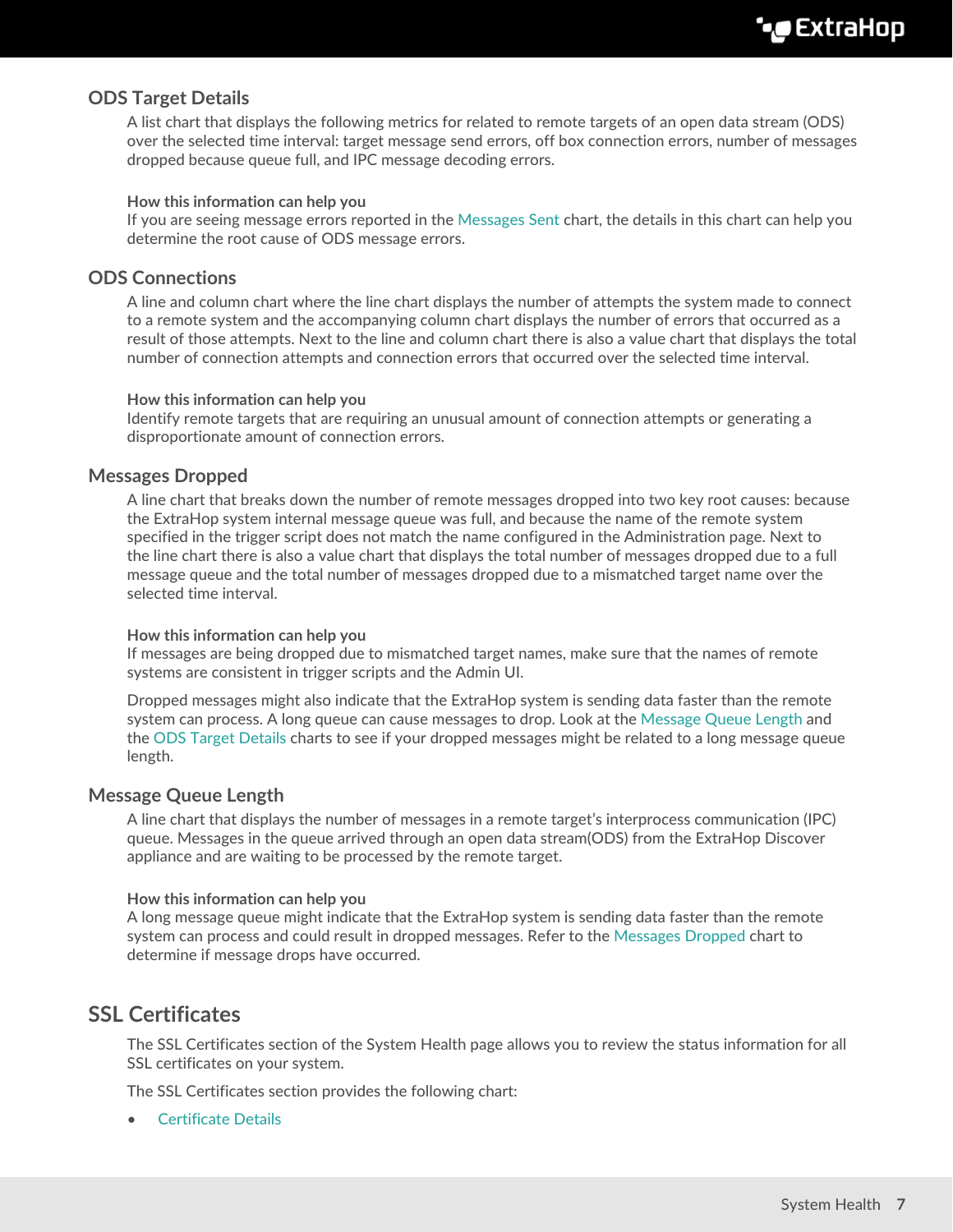# <span id="page-7-1"></span>**Certificate Details**

A list chart that displays the following information for each certificate:

### **Decrypted Sessions**

The number of sessions that were successfully decrypted.

#### **Unsupported Sessions**

The number of sessions that could not be decrypted with passive analysis, such as DHE key exchange.

#### **Detached Sessions**

The number of sessions that were not decrypted or only partially decrypted due to desyncs.

#### **Passthrough Sessions**

The number of sessions that were not decrypted due to hardware errors, such as those caused by exceeding the specifications of SSL acceleration hardware.

#### **Sessions Decrypted with Shared Secret**

The number of sessions that were decrypted through a shared secret key.

#### **How this information can help you**

Monitor this page to make sure that the correct SSL certificates are installed on the ExtraHop Discover appliance and are performing decryption as expected.

# <span id="page-7-0"></span>**Remote Packet Capture (RPCAP)**

The Remote Packet Capture (RPCAP) section of the System Health page enables you to view the number of packets and frames that were sent from RPCAP peers and received by an ExtraHop appliance.

The Remote Packet Capture (RPCAP) section provides the following charts:

- [Forwarded by Peer](#page-7-2)
- [Received by Appliance](#page-8-1)

### <span id="page-7-2"></span>**Forwarded by Peer**

A list chart that displays the following information regarding packets and frames that are forwarded by an RPCAP peer:

### **Forwarded Packets**

The number of packets that an RPCAP peer attempted to forward to an ExtraHop system.

#### **Forwarder Interface Frames**

The total number of packets that were viewed by the forwarder. Forwarders on RPCAP devices will coordinate with each other to keep multiple devices from sending the same packet. This is the number of packets that were viewed before any frames were removed to reduce forwarded traffic, and before frames were removed by user-defined filters.

#### **Forwarder Kernel Frame Drops**

The number of frames that were dropped because the kernel of the RPCAP peer was overloaded with the stream of unfiltered frames. Unfiltered frames have not been filtered by the kernel to remove duplicate packets or packets that should not be forwarded because of user-defined rules.

#### **Forwarder Interface Drops**

The number of packets that were dropped because the RPCAP forwarder was overloaded with the stream of unfiltered frames. Unfiltered frames have not been filtered to remove duplicate packets or packets that should not be forwarded because of user-defined rules.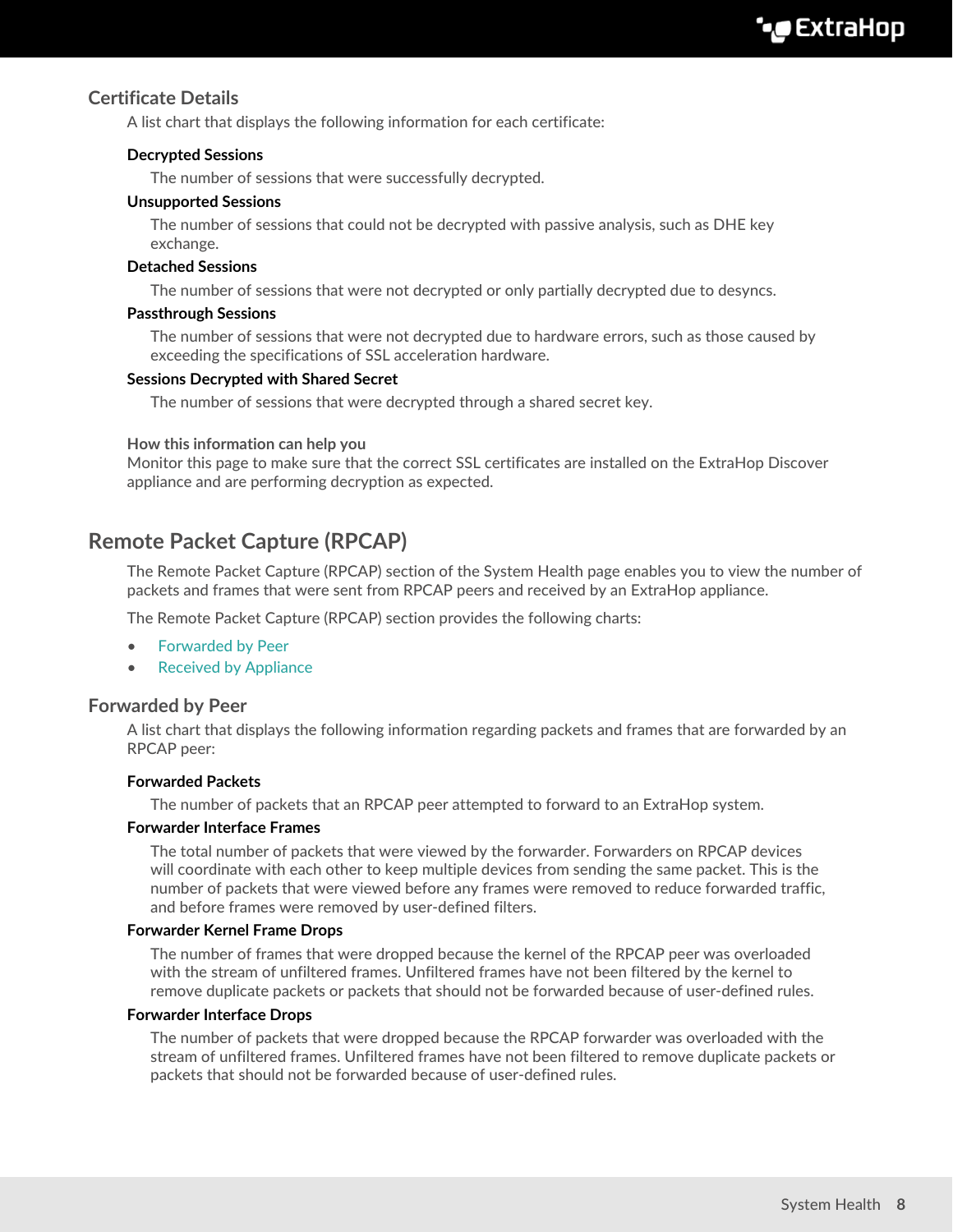#### **How this information can help you**

Any time you see packets dropped by the RPCAP peer, it indicates that there is an issue with the RPCAP software.

## <span id="page-8-1"></span>**Received by Appliance**

A list chart that displays the following information regarding packets and frames that are received by an ExtraHop system from a Remote Packet Capture (RPCAP) peer:

#### **Encapsulated Bytes**

The total size of all packets related to the UDP flow from the RPCAP device to the ExtraHop system, in bytes. This information shows you how much traffic the RPCAP forwarder is adding to your network.

#### **Encapsulated Packets**

The number of packets related to the UDP flow from the RPCAP device to the ExtraHop system.

#### **Tunnel Bytes**

The total size of packets, not including encapsulation headers, that the ExtraHop system received from an RPCAP device, in bytes.

## **Tunnel Packets**

The number of packets that the ExtraHop system received from an RPCAP peer. This number should be very close to the Forwarded Packets number in the Sent by Remote Device chart. If there is a big gap between these two numbers, then packets are dropping between the RPCAP device and the ExtraHop system.

#### **How this information can help you**

Tracking the encapsulated packets and bytes is a good way to make sure that RPCAP forwarders are not placing an unnecessary load on your network. You can monitor tunnel packets and bytes to make sure that the ExtraHop system is receiving everything that the RPCAP device is sending.

# <span id="page-8-0"></span>**Advanced Health Metrics**

The Advanced Health Metrics section of the System Health page allows you to track heap allocation related to data capture, the system datastore, triggers, and remote transmissions. Monitor write throughput, working set size, and trigger activity on the system datastore.

The Advanced Health Metrics section provides the following charts:

- [Capture and Datastore Heap Allocation](#page-8-2)
- [Trigger and Remote Heap Allocation](#page-9-0)
- [Store Write Throughput](#page-9-1)
- [Working Set Size](#page-9-2)
- [Datastore Trigger Load](#page-9-3)
- [Datastore Trigger Executes and Drops](#page-10-0)
- [Datastore Trigger Exceptions by Trigger](#page-10-1)

## <span id="page-8-2"></span>**Capture and Datastore Heap Allocation**

A line chart that displays the amount of memory that the ExtraHop Discover appliance dedicates to network packet capture and to the datastore.

#### **How this information can help you**

The data in this chart is for internal purposes and might be requested by [ExtraHop Support](mailto:support@extrahop.com) to help you diagnose an issue.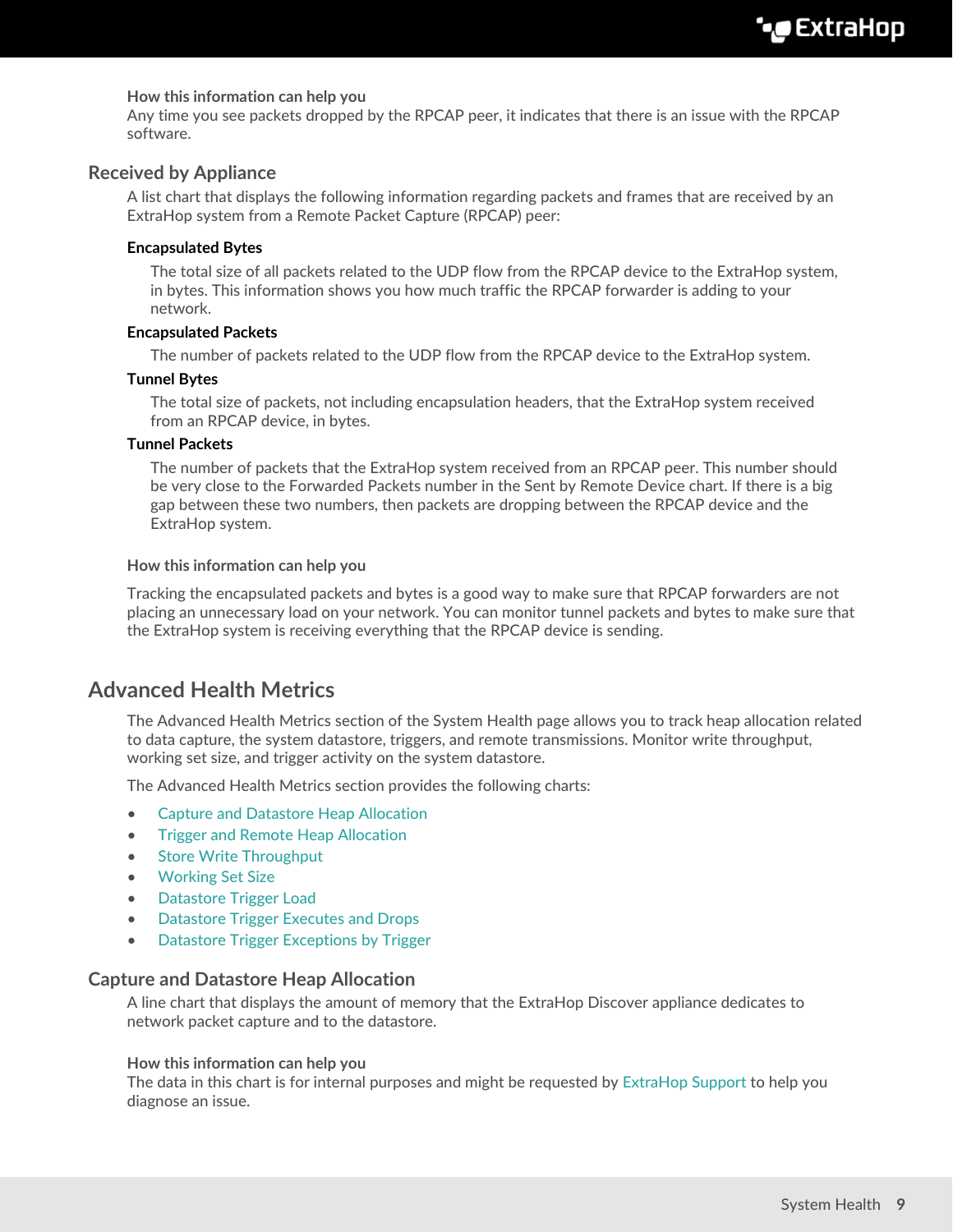# <span id="page-9-0"></span>**Trigger and Remote Heap Allocation**

A line chart that displays the amount of memory, expressed in bytes, that the ExtraHop Discover appliance dedicates to processing capture triggers and to open data streams (ODS).

#### **How this information can help you**

The data in this chart is for internal purposes and might be requested by [ExtraHop Support](mailto:support@extrahop.com) to help you diagnose an issue.

## <span id="page-9-1"></span>**Store Write Throughput**

An area chart that displays the datastore write throughput, expressed in bytes, on the ExtraHop Discover appliance. The chart displays data for the selected time interval and for 24 hour, 1 hour, 5 minute, and 30 second intervals.

#### **How this information can help you**

The data in this chart is for internal purposes and might be requested by [ExtraHop Support](mailto:support@extrahop.com) to help you diagnose an issue.

### <span id="page-9-2"></span>**Working Set Size**

An area chart that displays the write cache working set size for metrics on the ExtraHop Discover appliance. The working set size indicates how many metrics can be written to the cache for the selected time interval and for 24 hour, 1 hour, 5 minute, and 30 second intervals.

#### **How this information can help you**

The data on this chart might spike after trigger creation or trigger modification if the trigger script is not collecting metrics efficiently.

### <span id="page-9-4"></span>**Remote Messages Dropped by Remote Type**

A line chart that displays the number of records that were dropped at a remote target, such as an Explore appliance or other recordstore.

#### **How this information can help you**

Dropped records indicate recordstore connectivity issues. Look for spikes in the line chart and investigate any recordstore issues that might result in traffic congestion and dropped records.

### **Remote Messages Queue Length by Remote Type**

A line chart that displays the number of records in a recordstore queue. Records in the queue arrived from the ExtraHop system and are waiting to be processed by the recordstore.

#### **How this information can help you**

A long record queue might indicate that the ExtraHop system is sending records faster than the recordstore can process and could result in dropped records. Refer to the [Remote Messages Dropped by Remote Type](#page-9-4) chart to determine if record drops have occurred.

## <span id="page-9-3"></span>**Datastore Trigger Load**

A line chart that displays the percentage of cycles consumed by datastore-specific triggers on the ExtraHop Discover appliance, based on the total capture thread time.

#### **How this information can help you**

Look for spikes or upward growth of the datastore trigger load, especially after creating a new datastore trigger or modifying an existing datastore trigger. If you notice either, click on the **Trigger Load** metric label to drill down and see which datastore triggers are consuming the most resources.